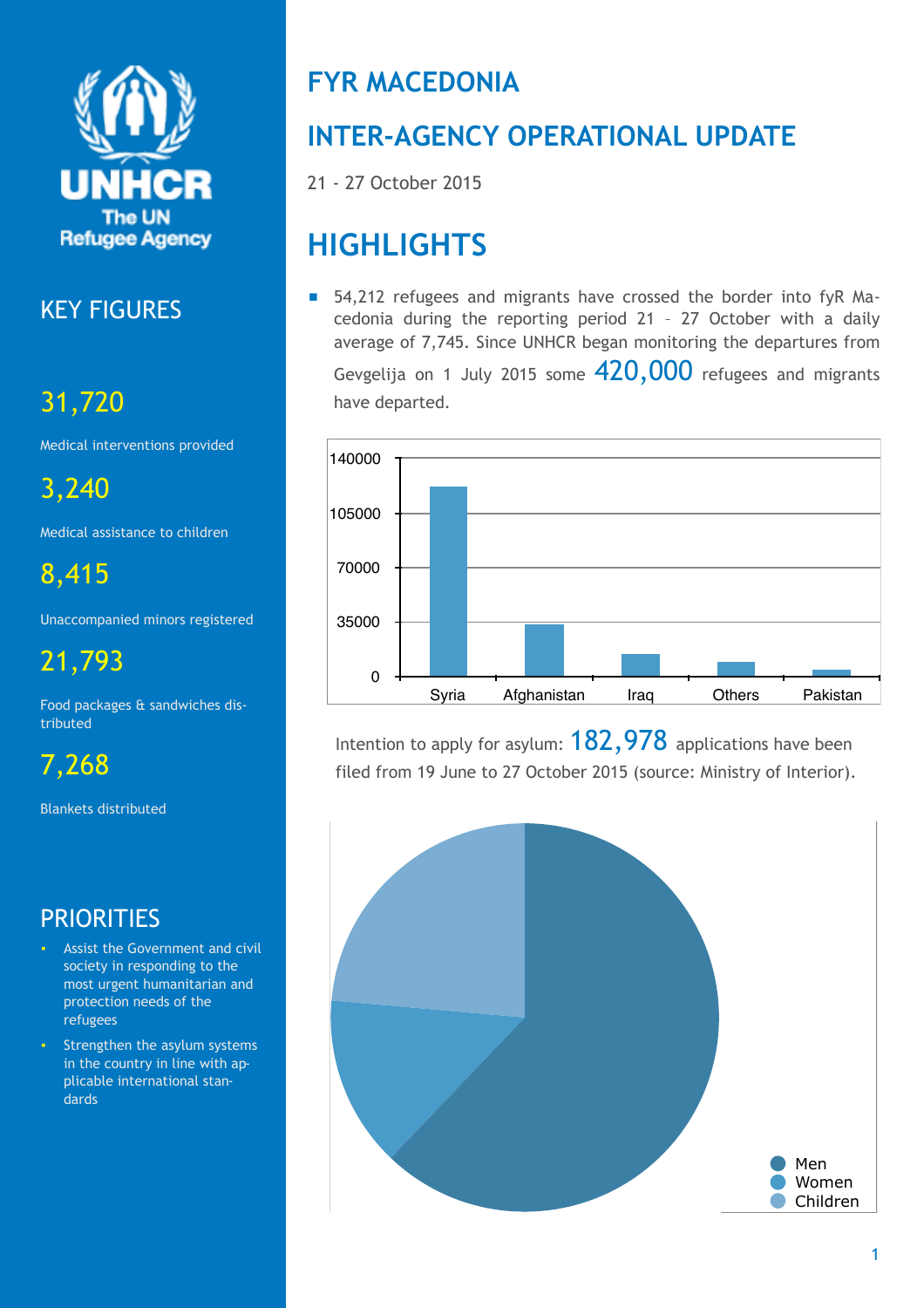# **UPDATE ON ACHIEVEMENTS**

## **Operational Context**

54,212 refugees and migrants have crossed the border into fyR Macedonia during the reporting period 21 – 27 October with a daily average of 7,745. Since UNHCR began monitoring the departures from Gevgelija on 1 July 2015 some 420,000 refugees and migrants have departed.

The Ministry of Interior's statistics of refugees and migrants declaring their intention to apply for asylum reached 182,778 including 43,183 children, of whom 8,415 are unaccompanied since 19 June until 27 October 2015. Of these 121,849 (67%) of the arrivals are Syrians, 33,387 (18%) Afghans, 14,254 (8%) Iraqis, 4,046 (2%) Pakistanis and the remainder represent other nationalities such as Palestinians, Iranians, Somalis, Congolese and Bangladeshi.



*Red Cross providing medical assistance to an Afghan father and his baby. Photo UNHCR/A.Moller*

70 applications for asylum were registered out of which 51 were submitted by Syrians in the same period while from January to end of September 1,710 asylum applications were submitted.

## **Achievements**

# **Protection**

### **Achievements and Impact**

- In spite of a decision to only use trains to tranport refugees from Gevgelija to Tabanovce, the recent high number of people arriving and irregular train departures has deemed it necessary to use buses and taxis again. This allows for a better flow of people, while also creating tension among taxi drivers who are waiting everyday by the bridge some 500 meters from Vinojug site. Twice fights have broken out between taxi drivers as observed by UNHCR. UNHCR has increased their presence at the taxi and bus departure area to monitor the situation and ensure a protection friendly environment for the refugees.
- The President of Macedonia visited Vinojug, where he was briefed by the State Secretary and UNHCR. He expressed his appreciation for the work and support of UNHCR and partners.
- Fire extinguisher have been placed at Vinojug and Tabanovce and an evacuation plan is developed to enhance security at the sites.
- All three rub halls inside Vinojug are now equipped with floor and benches.
- OSCE has commenced nightly monitoring at Vinojug site. The Macedonian Helsinki Committee has also started monitoring the situation.
- During the reporting period approximately 3,139 children and 1,112 women were provided with emotional and psychosocial assistance in the UNICEF Child Friendly Spaces operated by the NGO La Strada. La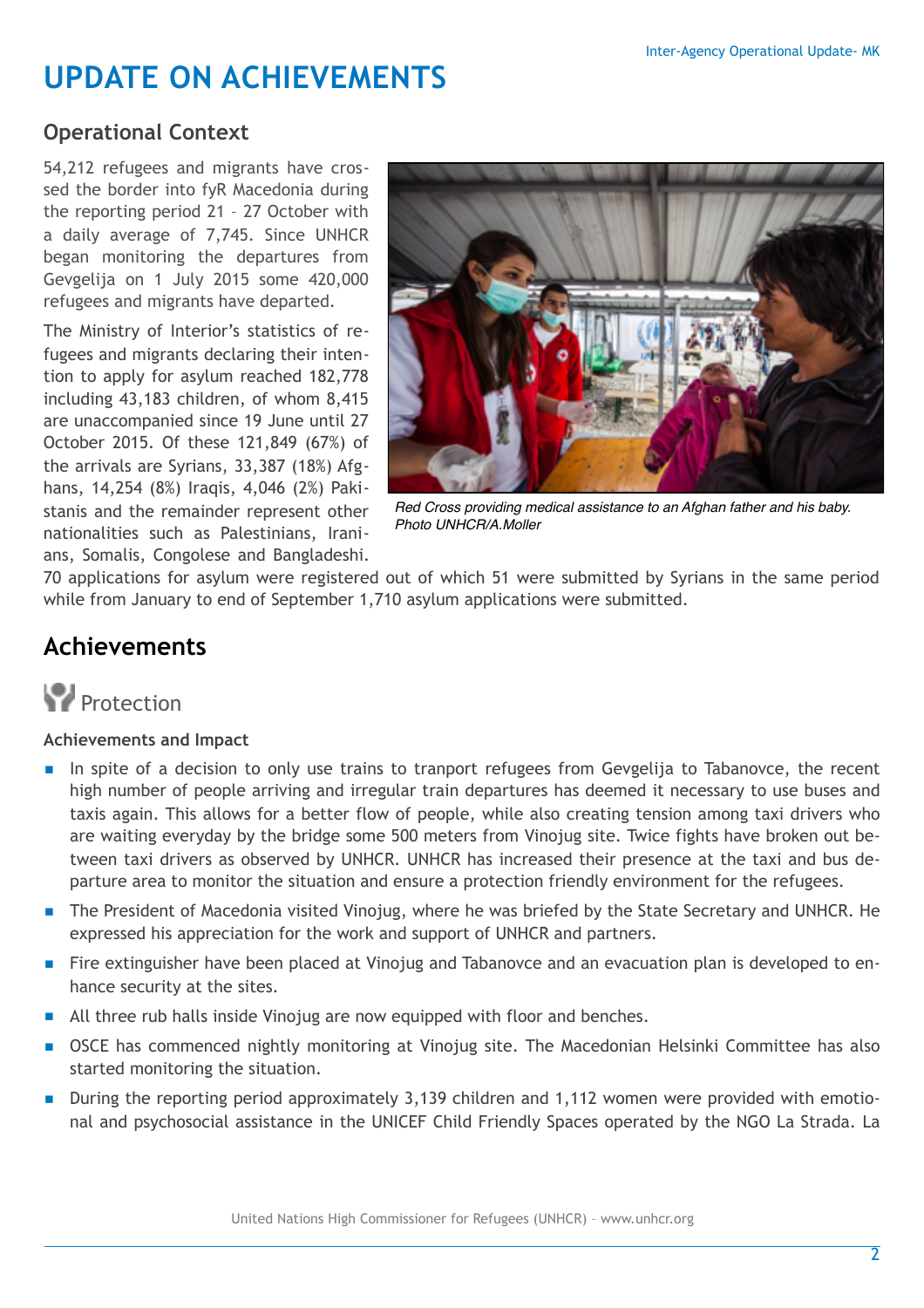Strada identified and assisted 511 vulnerable individuals. The activities are funded by UNICEF, UNHCR, GIZ and People in Need.

■ During the reporting period approximately 10,000 persons were offered free legal advice at the Vinojug station by MYLA, who also assisted 8 asylum seekers at the Vizbegovo Reception Center with their asylum procedure. MYLA also ensured prioritization for 120 vulnerable individuals for their registration. The MYLA activities are funded by UNHCR.

#### **Identified Needs and Remaining Gaps**

- The overcrowding of trains remain of serious concern to UNHCR. An official price list is still pending. Railway personnel has not yet started to use the new ticket office. On the positive side the railway staff allow minor groups of refugees to travel with each train if they do not have money to pay the ticket.
- The electricity in Vnojug is not sufficient to power the heathers. An assessment has been undertaken in order to obtain a transformer. Meanwhile UNHCR is looking at using generators as an interim measure.



#### **Achievements and Impact**

- During the reporting period the Red Cross provided 31,720 medical interventions out of which 162 were pregnant women and 3,240 were children. Nine mobile teams of the Red Cross are working in shifts to provide medical assistance and first aid in Gevgelija and Tabanovce. This activity is funded by UNHCR and Red Cross.
- A medical team from the public health institutions, in collaboration with the Ministry of Health, is present at Vinojug at all times. Some patients are transported to and treated at Gevgelija hospital.
- Four women used the mobile gynecological clinic managed by HERA at Vinojug.

#### **Identified Needs and Remaining Gaps**

■ Cleaning in and around the Vinojug reception centre is still unsatisfactory although there has been improvements. UNHCR and partners continuously work with the cleaners to improve the situation.

## Food Security and Nutrition

#### **Achievements and Impact**

■ Legis, Nun, Kaliri, Agape, Dorcas, La Strada, Help the Refugee in Macedonia, UNHCR and Red Cross distributed 15,043 food packages and 6,750 sandwiches in Vinojug during the reporting period. Of other items that were distributed were 60 kg fruits and 845 packages of biscuits and 4,168 energy and cereal bars, 1,012 baby food, 596 children' drinks. Most were distributed at Vinojug and some at Tabanovce.

#### **Identified Needs and Remaining Gaps**

- Hot soup from a mobile kitchen is envisaged to be operational in the coming days.
- In Tabanovce there is a need for a food distribution schedule and standard operations procedures.

## Water and Sanitation

#### **Achievements and Impact**

Red Cross, Help the Refugees in Macedonia, La Strada and other NGOs distributed daily hygiene items to babies consisting of: baby wipes (686 packages), diapers (4,650), and to women; pads (520 pcs).